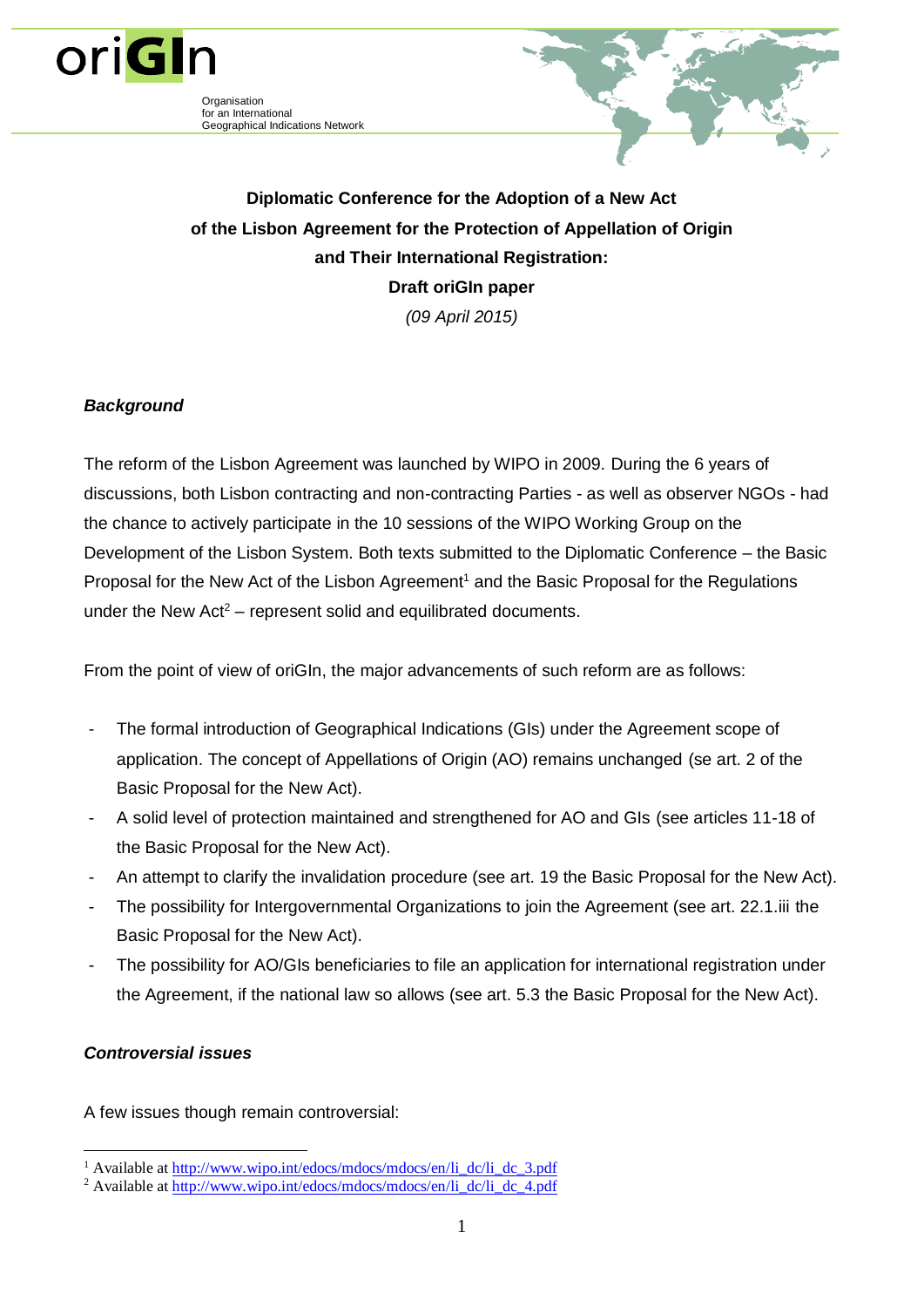- a. The scope of protection of AO/GIs and the relation with previously registered trade marks: see in particular articles 11 to 14 the Basic Proposal for the New Act. While the current Lisbon Agreement contracting Parties aim at a high and ambitious level of protection, some non-contracting Parties would like to have the option to provide a level of protection compatible with their national legal framework. The latter group also asks that the recognition of an AO/GI does not shield it from becoming generic in a given jurisdictions as well as no specific provision on coexistence between AO/GIs and previously registered trade marks.
- b. Other legal effects of international registrations: see in particular articles 16 and 17 of the Basic Proposal for the New Act (concerning the negotiations between 2 contracting Parties on the withdrawal of a refusal to protect an AO/GI registered via the Lisbon Agreement) as well as art. 19.2 (issue of grounds for invalidating in a given Country an AO/GI previously protected within such jurisdiction via the Lisbon Agreement).
- c. Fees: see in particular art. 7 and art. 8.3 of the Basic Proposal for the New Act (as well as Rule 8 of the Basic Proposal for the Regulations under the New Act).
- d. Other issues: See in particular Rule 5.3 of the Basic Proposal for the Regulations (concerning the mandatory or optional nature of elaborating on the link between the AO/GI and its geographical environment in the application for international registration) and Rule 5.4 of the Basic Proposal for the Regulations (concerning the declaration of intention to use in respect of a registered AO/GI).

### *oriGIn position*

**Organisation** for an International

oriGIn

Geographical Indications Network

While some WIPO members currently not part of the Lisbon Agreement do not seem interested in finding any genuine compromise, other potential new Lisbon contracting Parties showed during the Working group sessions a serious interest vis-à-vis the New Act. In light of this, and with the objective to come-up with an attractive treaty, it is crucial to analyses the above-mentioned controversial issues and assess whether some compromises might be considered acceptable by oriGIn.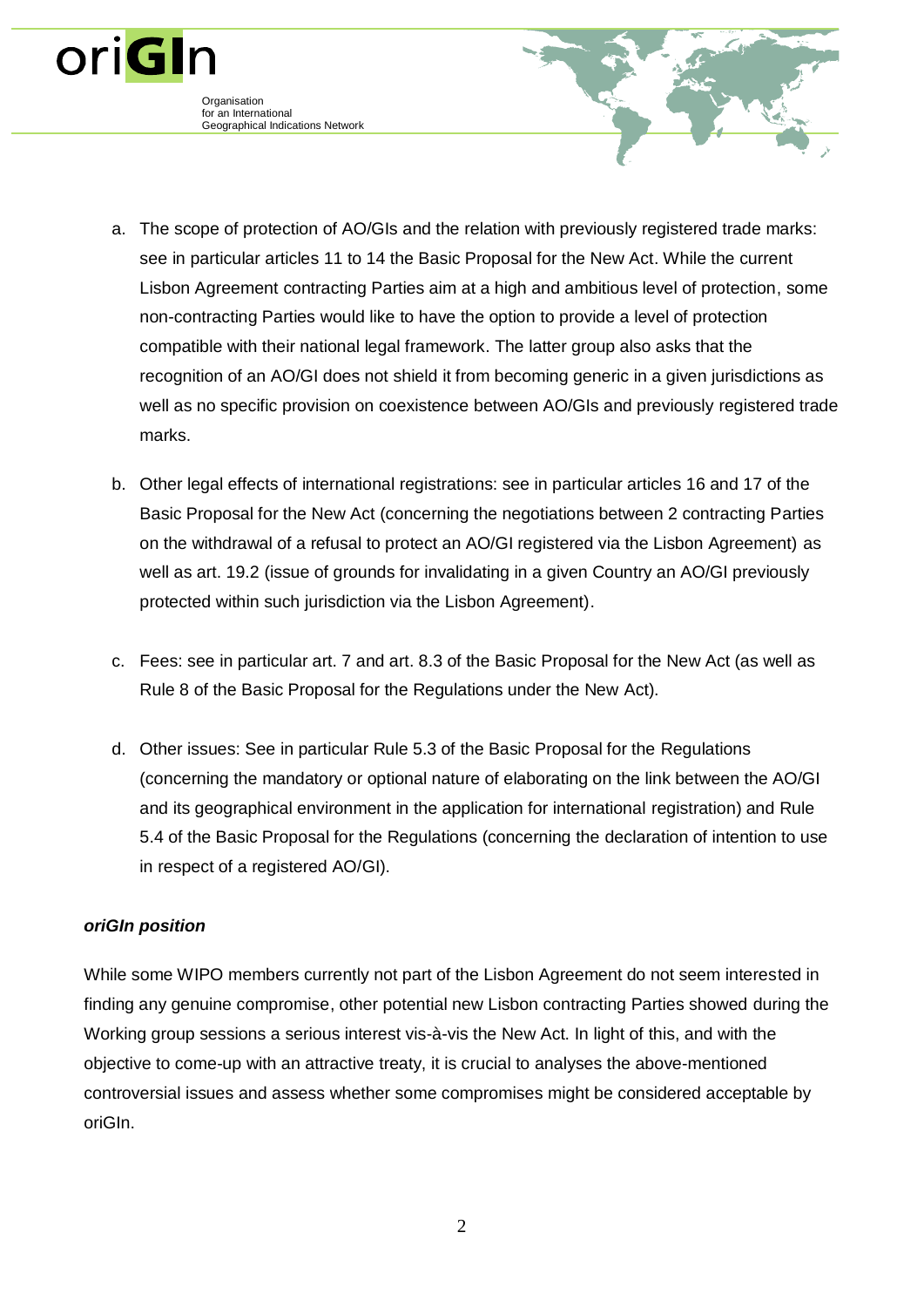**Organisation** for an International Geographical Indications Network

oriGIn

- a. **We believe that a solid level of protection should be provided for both AO and GIs, which should cover as well the use of protected names on products of a different kind. Moreover, as legal certainty and predictability for producers and consumers should be pursued, contracting Parties should not have the option to choose to protect AO and GIs registered via the Agreement with a low standard compared to the general one provided by the Agreement itself. A lower standard could be acceptable only for the protection of names used with respect of products which are not of the same kind.** In light of the above:
	- We propose the following amendments to art. 11:

# **Article 11 Protection in Respect of Registered Appellations of Origin and Geographical Indications**

(1) [Content of Protection] Subject to the provisions of this Act, each Contracting Party shall extend to a registered appellation of origin, or a registered geographical indication, protection against:

(a) any use of the appellation of origin or the geographical indication

(i) in respect of goods of the same kind as those to which the appellation of origin, or the geographical indication, applies not originating in the geographical area of origin or not complying with any other applicable requirements for using the appellation of origin, or the geographical indication; or

## ALTERNATIVE A

 $(ii)$  which would amount to its misuse, imitation or evocation,  $\frac{1}{2}$ or  $(iii)$  which would be detrimental to, or exploit unduly, its reputation,

### ALTERNATIVE B

(ii) in respect of goods that are not of the same kind as those to which the appellation of origin or geographical indication applies, if such use would indicate or suggest a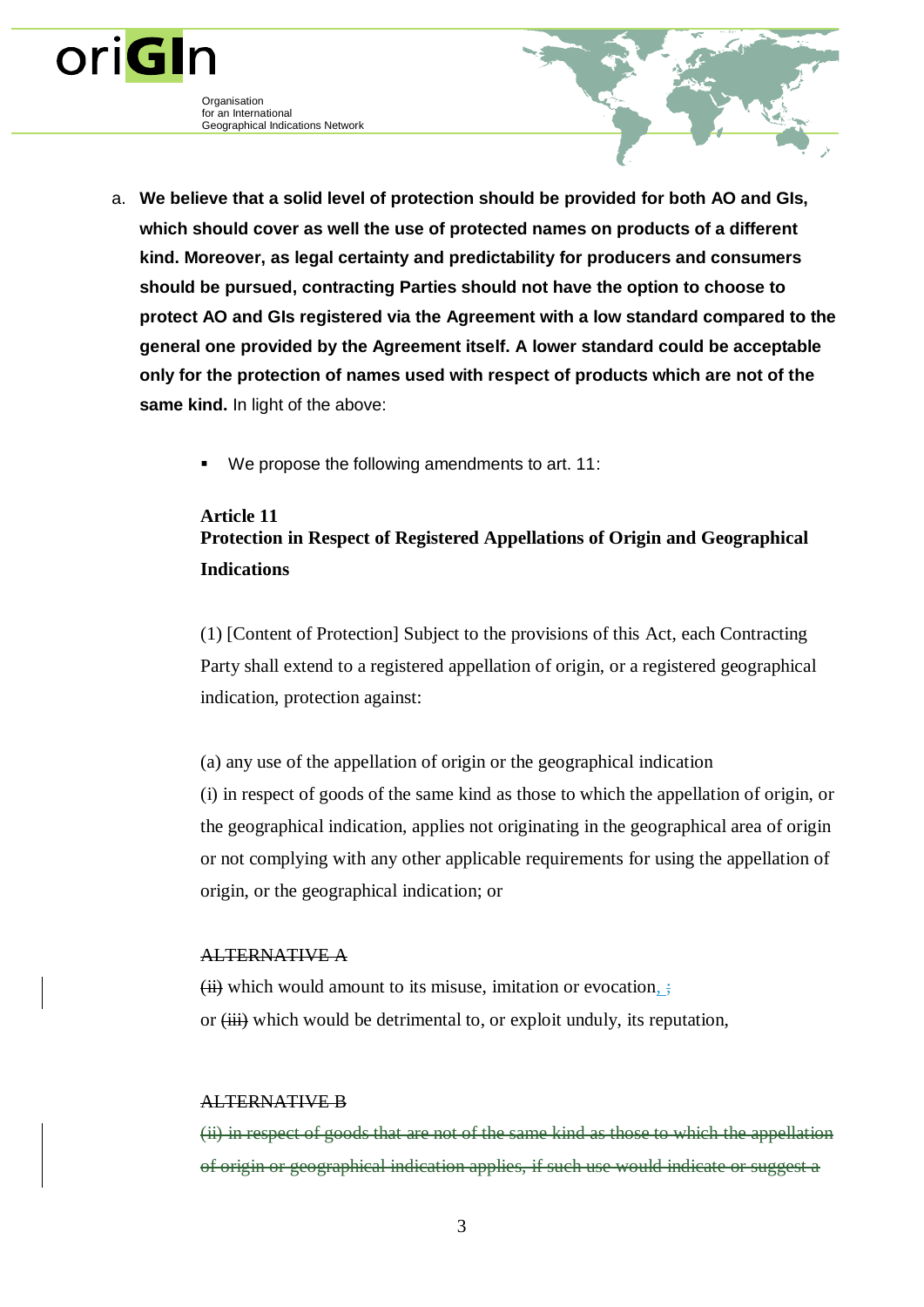

oriGIn

connection between those goods and the beneficiaries, and is likely to damage interests of the beneficiaries,

even if the appellation of origin or the geographical indication is used with minor differences; if the true origin of the goods is indicated; or if the appellation of origin, or the geographical indication, is used in translated form or accompanied by terms such as "style", "kind", "type", "make", "imitation", "method", "as produced in", "like", "similar", or the like;

(b) any other practice liable to mislead the consumer as to the true origin, provenance or nature of the goods.

(cii) any use of the appellation of origin or the geographical indication in respect of goods that are not of the same kind as those to which the appellation of origin or geographical indication applies, if such use would indicate or suggest a connection between those goods and the beneficiaries, and is likely to damage the interests of the beneficiaries or which would be detrimental to, or exploit unduly, its reputation $\overline{z}$ 

A and B are not alternatives as they cover different situations: Alternative A refers to specific misuses of the protected name on goods of the same type; Alternative B refers to the use of the protected name on goods of a different type. It is crucial that protection is provided vis-à-vis both situations. In doing so, on the one hand, the protection with respect of goods of the same kind is strengthened and updated to cover "modern" infringing practices. On the other hand, the protection with respect of product that are not of the same kind is introduced in the Agreement (art.11.1.c).

### (2) [Use in a Trademark]

Without prejudice to Article 13(1), a Contracting Party shall, ex officio if its legislation so permits or at the request of an interested party, refuse or invalidate the registration of a later trademark if use of the trademark would result in one of the situations covered by paragraph (1).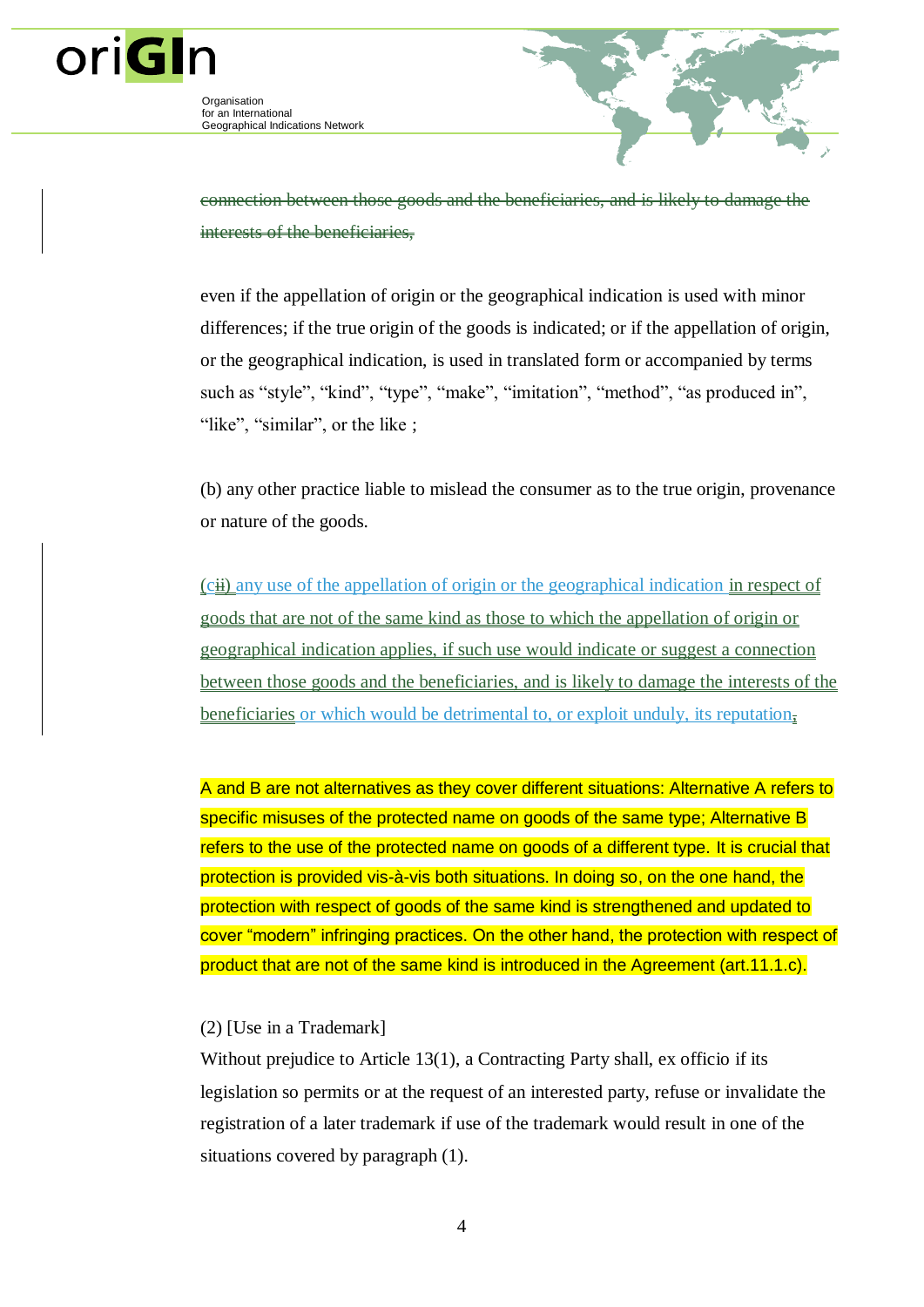

for an International Geographical Indications Network



# (3) [Declaration Concerning the Content of Protection]

For the sake of legal certainty and predictability, which are crucial in international trade, alternatives A, B, C and D should be deleted. Some flexibility has been already provided by lowering the standard for the protection of AO and GIs used with respect of goods that are not of the same kind (see new article 11.1.c).

- As contracting Parties have the chance to refuse an AO/GI application for international registration based on a previously registered trade mark, and given the fact that the WTO jurisprudence considered coexistence a valid limited exception to the rights conferred by a trade mark, in art. 13 we prefer Alternative A.
- b. On the issue of negotiations between 2 contracting Parties on the withdrawal of a refusal to protect an AO/GI registered via the Lisbon Agreement, we believe that:
	- States are free to carry out such negotiations in any event. Moreover, the current Lisbon Agreement practice shows that some refusals are not based on solid legal grounds. So art. 16 should remain as it is proposed in the Basic Proposal for the New Act.
	- On the title of art. 17.2, for the sake of coherence with art. 13 and with the formulation of art. 17.2 itself, we propose the following amendments:

(2) [Cancellation of, or cCoexistence with, previously registered or acquired trademarks] Where a Contracting Party that has refused the effects of an international registration under Article 15 on the ground of use under a prior trademark or other right, as referred to in Article 13, notifies the withdrawal of that refusal under Article 16 or a grant of protection under Article 18, the resulting protection of the appellation of origin or geographical indication shall not prejudice that right or its use, unless the protection was granted following the cancellation, non-renewal, revocation or invalidation of the right .